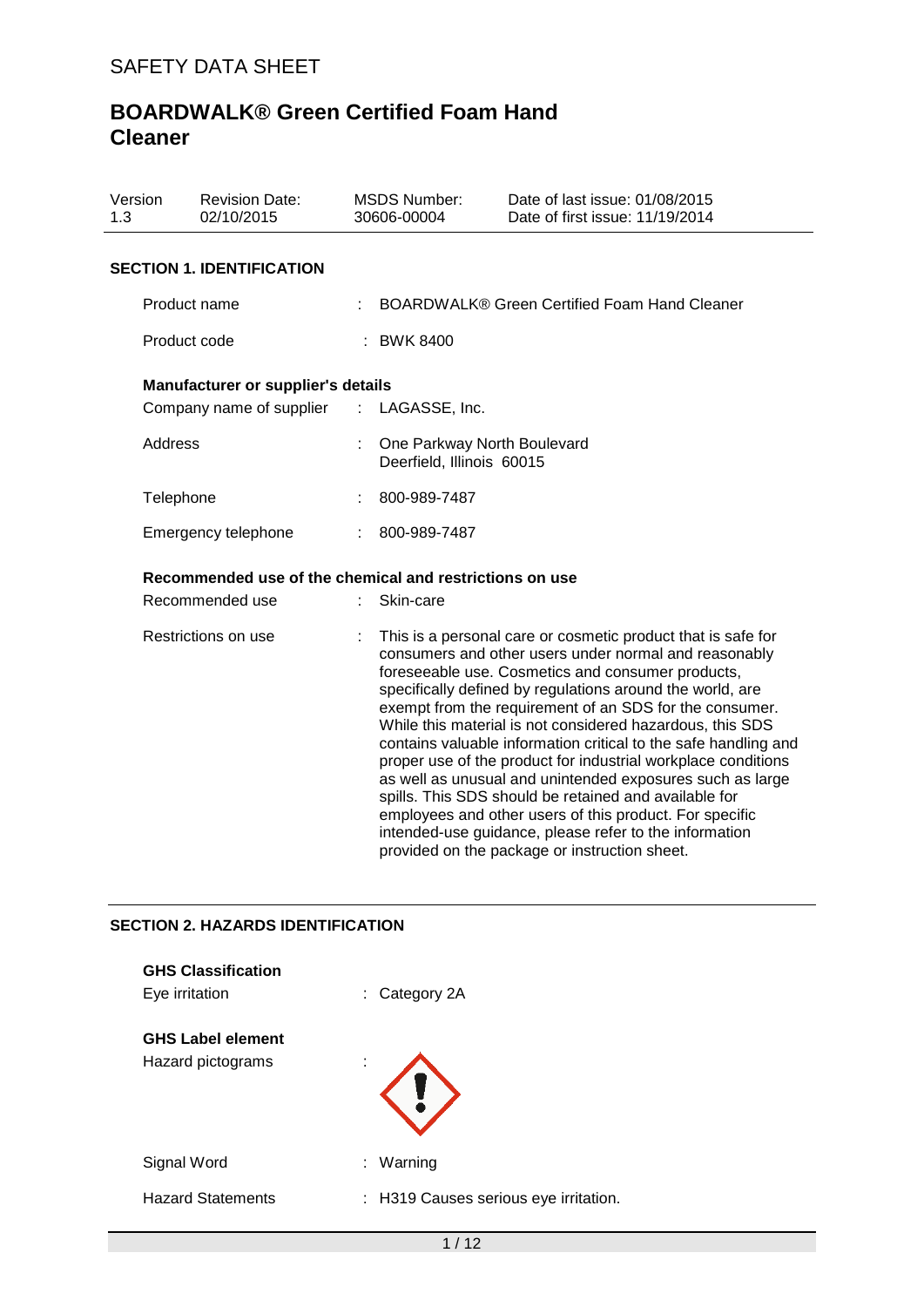| Version<br>1.3 | <b>Revision Date:</b><br>02/10/2015 | <b>MSDS Number:</b><br>30606-00004                                     | Date of last issue: 01/08/2015<br>Date of first issue: 11/19/2014                                                                                                                                                                                                                       |
|----------------|-------------------------------------|------------------------------------------------------------------------|-----------------------------------------------------------------------------------------------------------------------------------------------------------------------------------------------------------------------------------------------------------------------------------------|
|                | <b>Precautionary Statements</b>     | $:$ Prevention:<br>Response:<br>to do. Continue rinsing.<br>attention. | P264 Wash skin thoroughly after handling.<br>P280 Wear eye protection/ face protection.<br>P305 + P351 + P338 IF IN EYES: Rinse cautiously with water<br>for several minutes. Remove contact lenses, if present and easy<br>P337 + P313 If eye irritation persists: Get medical advice/ |
|                | Othar hayarda                       |                                                                        |                                                                                                                                                                                                                                                                                         |

## **Other hazards**

None known.

## **SECTION 3. COMPOSITION/INFORMATION ON INGREDIENTS**

Substance / Mixture : Mixture

## **Hazardous ingredients**

| <b>Chemical Name</b>                            | CAS-No.    | Concentration (%) |
|-------------------------------------------------|------------|-------------------|
| Alcohols, C10-16, ethoxylated, sulfates, sodium | 68585-34-2 | $> = 1 - 5$       |
| salts                                           |            |                   |
| Cocoamidopropyl betaine                         | 61789-40-0 | $> = 1 - 5$       |

### **SECTION 4. FIRST AID MEASURES**

| General advice                                                    | : In the case of accident or if you feel unwell, seek medical<br>advice immediately.<br>When symptoms persist or in all cases of doubt seek medical<br>advice.          |
|-------------------------------------------------------------------|-------------------------------------------------------------------------------------------------------------------------------------------------------------------------|
| If inhaled                                                        | : If inhaled, remove to fresh air.<br>Get medical attention if symptoms occur.                                                                                          |
| In case of skin contact                                           | : Wash with water and soap as a precaution.<br>Get medical attention if symptoms occur.                                                                                 |
| In case of eye contact                                            | : In case of contact, immediately flush eyes with plenty of water<br>for at least 15 minutes.<br>If easy to do, remove contact lens, if worn.<br>Get medical attention. |
| If swallowed                                                      | : If swallowed, DO NOT induce vomiting.<br>Get medical attention if symptoms occur.<br>Rinse mouth thoroughly with water.                                               |
| Most important symptoms<br>and effects, both acute and<br>delayed | : Causes serious eye irritation.                                                                                                                                        |
| Protection of first-aiders                                        | : First Aid responders should pay attention to self-protection,                                                                                                         |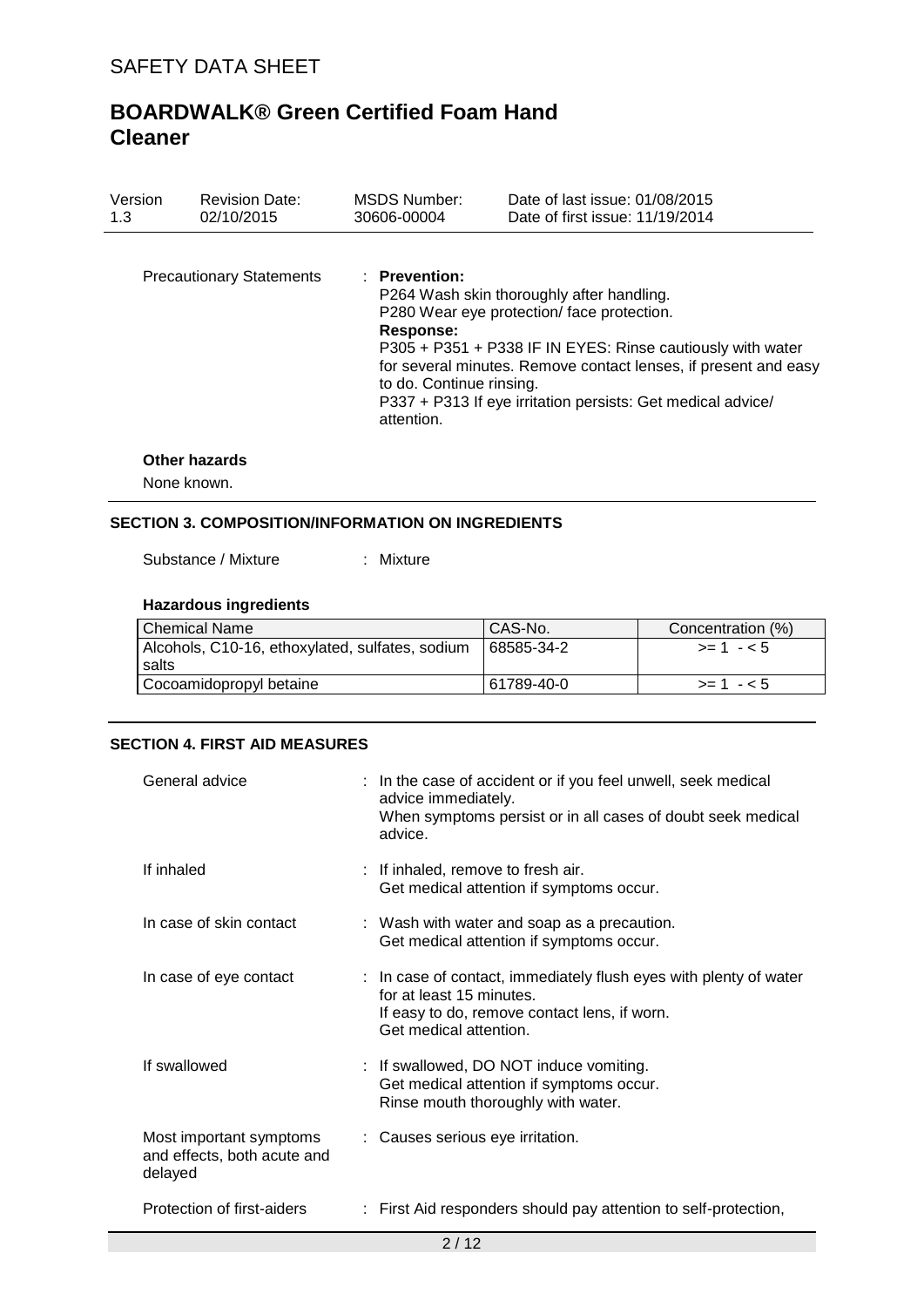| Version<br>1.3 | <b>Revision Date:</b><br>02/10/2015               | <b>MSDS Number:</b><br>30606-00004                                            | Date of last issue: 01/08/2015<br>Date of first issue: 11/19/2014                                                                                                                                                              |
|----------------|---------------------------------------------------|-------------------------------------------------------------------------------|--------------------------------------------------------------------------------------------------------------------------------------------------------------------------------------------------------------------------------|
|                |                                                   |                                                                               | and use the recommended personal protective equipment<br>when the potential for exposure exists.                                                                                                                               |
|                | Notes to physician                                |                                                                               | Treat symptomatically and supportively.                                                                                                                                                                                        |
|                | <b>SECTION 5. FIRE-FIGHTING MEASURES</b>          |                                                                               |                                                                                                                                                                                                                                |
|                | Suitable extinguishing media                      | Water spray<br>Alcohol-resistant foam<br>Dry chemical<br>Carbon dioxide (CO2) |                                                                                                                                                                                                                                |
|                | Unsuitable extinguishing<br>media                 | : None known.                                                                 |                                                                                                                                                                                                                                |
|                | Specific hazards during fire<br>fighting          |                                                                               | : Exposure to combustion products may be a hazard to health.                                                                                                                                                                   |
| ucts           | Hazardous combustion prod-                        | Sulfur oxides<br>Carbon oxides<br>Metal oxides<br>Nitrogen oxides (NOx)       |                                                                                                                                                                                                                                |
|                | Specific extinguishing<br>methods                 | SO.<br>Evacuate area.                                                         | : Use extinguishing measures that are appropriate to local<br>circumstances and the surrounding environment.<br>Use water spray to cool unopened containers.<br>Remove undamaged containers from fire area if it is safe to do |
|                | Special protective equipment<br>for fire-fighters |                                                                               | In the event of fire, wear self-contained breathing apparatus.<br>Use personal protective equipment.                                                                                                                           |

## **SECTION 6. ACCIDENTAL RELEASE MEASURES**

| Personal precautions,<br>protective equipment and<br>emergency procedures | : Use personal protective equipment.<br>Follow safe handling advice and personal protective<br>equipment recommendations.                                                                                                                                                                                                            |
|---------------------------------------------------------------------------|--------------------------------------------------------------------------------------------------------------------------------------------------------------------------------------------------------------------------------------------------------------------------------------------------------------------------------------|
| <b>Environmental precautions</b>                                          | : Discharge into the environment must be avoided.<br>Prevent further leakage or spillage if safe to do so.<br>Prevent spreading over a wide area (e.g. by containment or oil<br>barriers).<br>Retain and dispose of contaminated wash water.<br>Local authorities should be advised if significant spillages<br>cannot be contained. |
| Methods and materials for<br>containment and cleaning up                  | : Soak up with inert absorbent material.<br>For large spills, provide diking or other appropriate<br>containment to keep material from spreading. If diked material<br>can be pumped, store recovered material in appropriate                                                                                                        |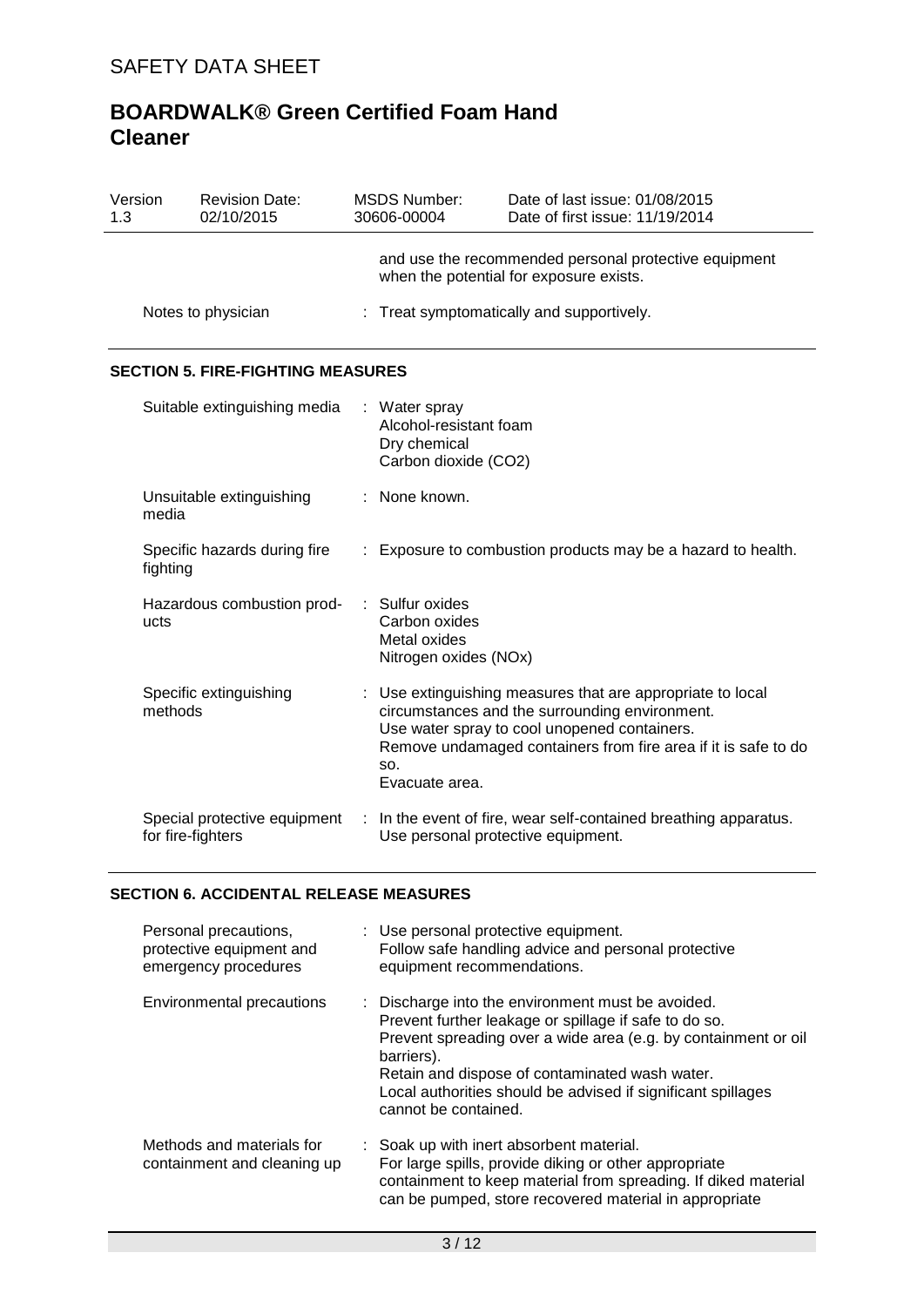| Version | <b>Revision Date:</b> | MSDS Number:             | Date of last issue: 01/08/2015                                                                                                                                                                                                                                                                                                                                                                         |
|---------|-----------------------|--------------------------|--------------------------------------------------------------------------------------------------------------------------------------------------------------------------------------------------------------------------------------------------------------------------------------------------------------------------------------------------------------------------------------------------------|
| 1.3     | 02/10/2015            | 30606-00004              | Date of first issue: 11/19/2014                                                                                                                                                                                                                                                                                                                                                                        |
|         |                       | container.<br>absorbent. | Clean up remaining materials from spill with suitable<br>Local or national regulations may apply to releases and<br>disposal of this material, as well as those materials and items<br>employed in the cleanup of releases. You will need to<br>determine which regulations are applicable.<br>Sections 13 and 15 of this SDS provide information regarding<br>certain local or national requirements. |

### **SECTION 7. HANDLING AND STORAGE**

| Technical measures          | : See Engineering measures under EXPOSURE<br>CONTROLS/PERSONAL PROTECTION section.                                                                                                                                                                                                              |
|-----------------------------|-------------------------------------------------------------------------------------------------------------------------------------------------------------------------------------------------------------------------------------------------------------------------------------------------|
| Local/Total ventilation     | : Use only with adequate ventilation.                                                                                                                                                                                                                                                           |
| Advice on safe handling     | : Avoid inhalation of vapor or mist.<br>Do not swallow.<br>Do not get in eyes.<br>Avoid prolonged or repeated contact with skin.<br>Handle in accordance with good industrial hygiene and safety<br>practice.<br>Take care to prevent spills, waste and minimize release to the<br>environment. |
| Conditions for safe storage | : Keep in properly labeled containers.<br>Store in accordance with the particular national regulations.                                                                                                                                                                                         |
| Materials to avoid          | : Do not store with the following product types:<br>Strong oxidizing agents                                                                                                                                                                                                                     |

## **SECTION 8. EXPOSURE CONTROLS/PERSONAL PROTECTION**

#### **Ingredients with workplace control parameters**

Contains no substances with occupational exposure limit values.

### **Hazardous components without workplace control parameters**

| Ingredients                    | CAS-No.    |
|--------------------------------|------------|
| Alcohols, C10-16, ethoxylated, | 68585-34-2 |
| sulfates, sodium salts         |            |
| Cocoamidopropyl betaine        | 61789-40-0 |

|  | <b>Engineering measures</b> |
|--|-----------------------------|
|  |                             |

**Engineering measures** : Ensure adequate ventilation, especially in confined areas. Minimize workplace exposure concentrations.

#### **Personal protective equipment**

| Respiratory protection |  |
|------------------------|--|
|------------------------|--|

: No personal respiratory protective equipment normally required.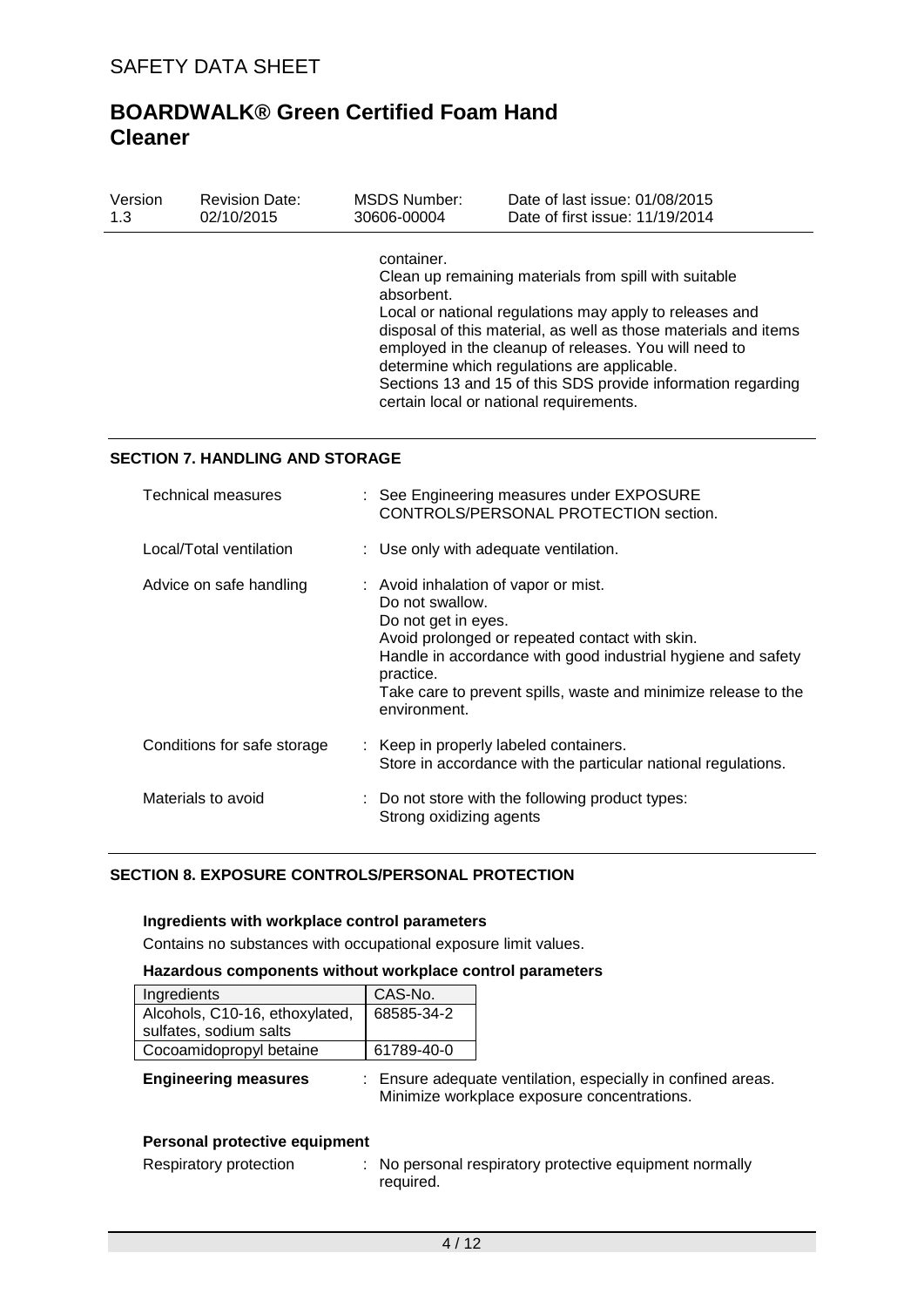| Version<br>1.3           | <b>Revision Date:</b><br>02/10/2015 | <b>MSDS Number:</b><br>30606-00004 | Date of last issue: 01/08/2015<br>Date of first issue: 11/19/2014                                                                                                                                                                                                                                                                                                                                             |  |  |
|--------------------------|-------------------------------------|------------------------------------|---------------------------------------------------------------------------------------------------------------------------------------------------------------------------------------------------------------------------------------------------------------------------------------------------------------------------------------------------------------------------------------------------------------|--|--|
|                          | Hand protection<br>Material         | Impervious gloves                  |                                                                                                                                                                                                                                                                                                                                                                                                               |  |  |
| Remarks                  |                                     |                                    | Choose gloves to protect hands against chemicals depending<br>on the concentration specific to place of work. Breakthrough<br>time is not determined for the product. Change gloves often!<br>For special applications, we recommend clarifying the<br>resistance to chemicals of the aforementioned protective<br>gloves with the glove manufacturer. Wash hands before<br>breaks and at the end of workday. |  |  |
|                          | Eye protection                      | Safety goggles                     | : Wear the following personal protective equipment:                                                                                                                                                                                                                                                                                                                                                           |  |  |
| Skin and body protection |                                     | potential.                         | : Select appropriate protective clothing based on chemical<br>resistance data and an assessment of the local exposure<br>Skin contact must be avoided by using impervious protective<br>clothing (gloves, aprons, boots, etc).                                                                                                                                                                                |  |  |
|                          | Hygiene measures                    |                                    | : Ensure that eye flushing systems and safety showers are<br>located close to the working place.<br>When using do not eat, drink or smoke.<br>Wash contaminated clothing before re-use.                                                                                                                                                                                                                       |  |  |

## **SECTION 9. PHYSICAL AND CHEMICAL PROPERTIES**

| Appearance                                 |    | : liquid                          |
|--------------------------------------------|----|-----------------------------------|
| Color                                      |    | : clear, Colorless to pale yellow |
| Odor                                       |    | : soapy                           |
| <b>Odor Threshold</b>                      |    | : No data available               |
| рH                                         |    | $: 4.7 - 6.2$                     |
| Melting point/freezing point               |    | : No data available               |
| Solidification / Setting point             |    | 2.4 °C                            |
| Initial boiling point and boiling<br>range | ÷. | 100 °C                            |
| Flash point                                |    | $:$ > 100 °C                      |
| Evaporation rate                           |    | No data available                 |
| Flammability (solid, gas)                  |    | : Not applicable                  |
| Upper explosion limit                      |    | No data available                 |
|                                            |    |                                   |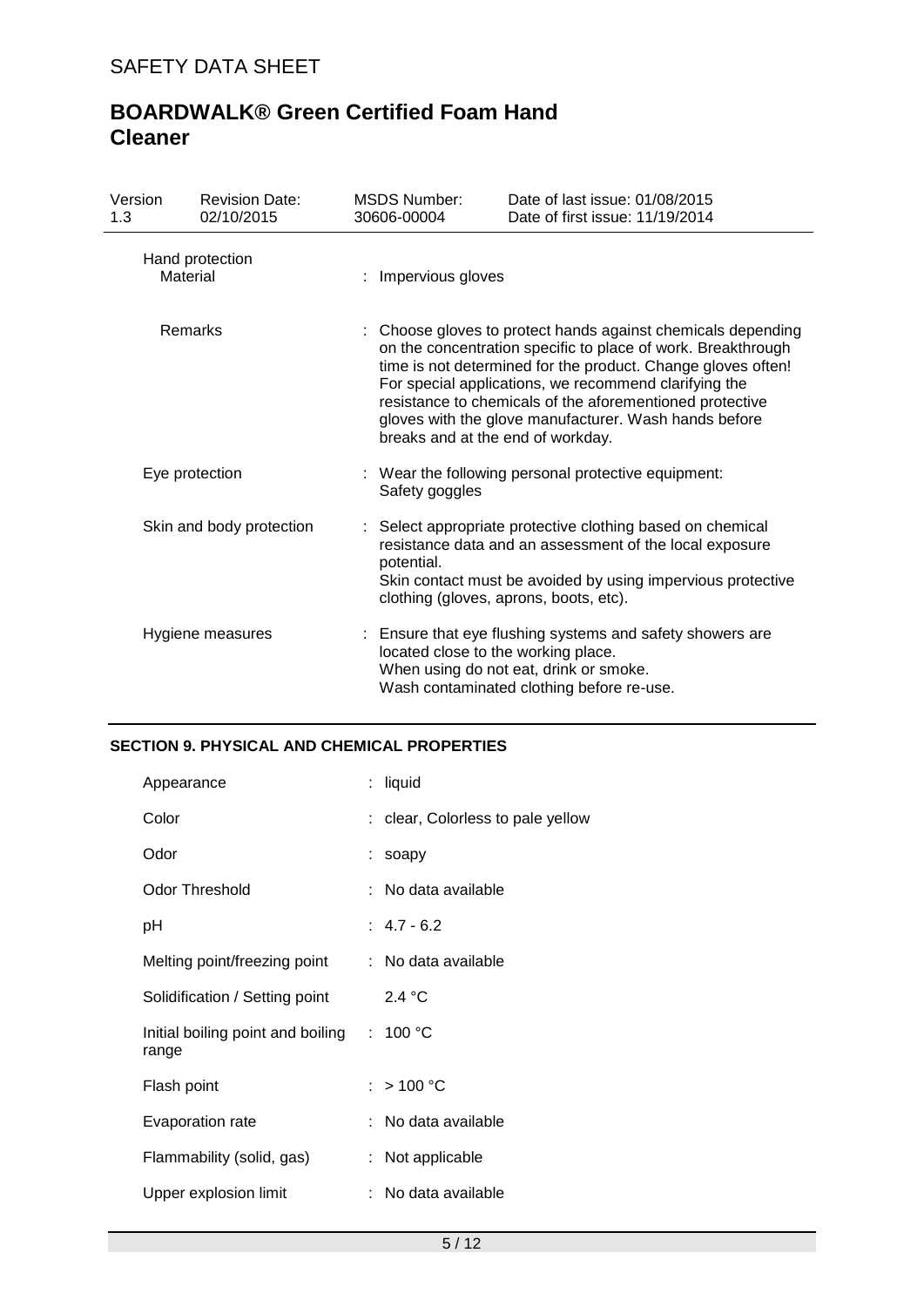| Version<br>1.3 |                 | <b>Revision Date:</b><br>02/10/2015 | <b>MSDS Number:</b><br>30606-00004 | Date of last issue: 01/08/2015<br>Date of first issue: 11/19/2014 |
|----------------|-----------------|-------------------------------------|------------------------------------|-------------------------------------------------------------------|
|                |                 |                                     |                                    |                                                                   |
|                |                 | Lower explosion limit               | : No data available                |                                                                   |
|                | Vapor pressure  |                                     | : No data available                |                                                                   |
|                |                 | Relative vapor density              | : No data available                |                                                                   |
|                | Density         |                                     | $1.00$ g/cm $3$                    |                                                                   |
|                | Solubility(ies) | Water solubility                    | $:$ soluble                        |                                                                   |
|                | octanol/water   | Partition coefficient: n-           | : Not applicable                   |                                                                   |
|                |                 | Autoignition temperature            | : No data available                |                                                                   |
|                |                 | Decomposition temperature           |                                    | : The substance or mixture is not classified self-reactive.       |
|                | Viscosity       | Viscosity, kinematic                | : 10 - 20 mm2/s (20 °C)            |                                                                   |
|                |                 | <b>Explosive properties</b>         | : Not explosive                    |                                                                   |
|                |                 | Oxidizing properties                |                                    | The substance or mixture is not classified as oxidizing.          |

## **SECTION 10. STABILITY AND REACTIVITY**

| Reactivity                              | : Not classified as a reactivity hazard.         |
|-----------------------------------------|--------------------------------------------------|
| Chemical stability                      | $\therefore$ Stable under normal conditions.     |
| Possibility of hazardous reac-<br>tions | : Can react with strong oxidizing agents.        |
| Conditions to avoid                     | : None known.                                    |
| Incompatible materials                  | $:$ Oxidizing agents                             |
| Hazardous decomposition<br>products     | : No hazardous decomposition products are known. |

## **SECTION 11. TOXICOLOGICAL INFORMATION**

**Information on likely routes of exposure** Inhalation Skin contact Ingestion Eye contact

**Acute toxicity**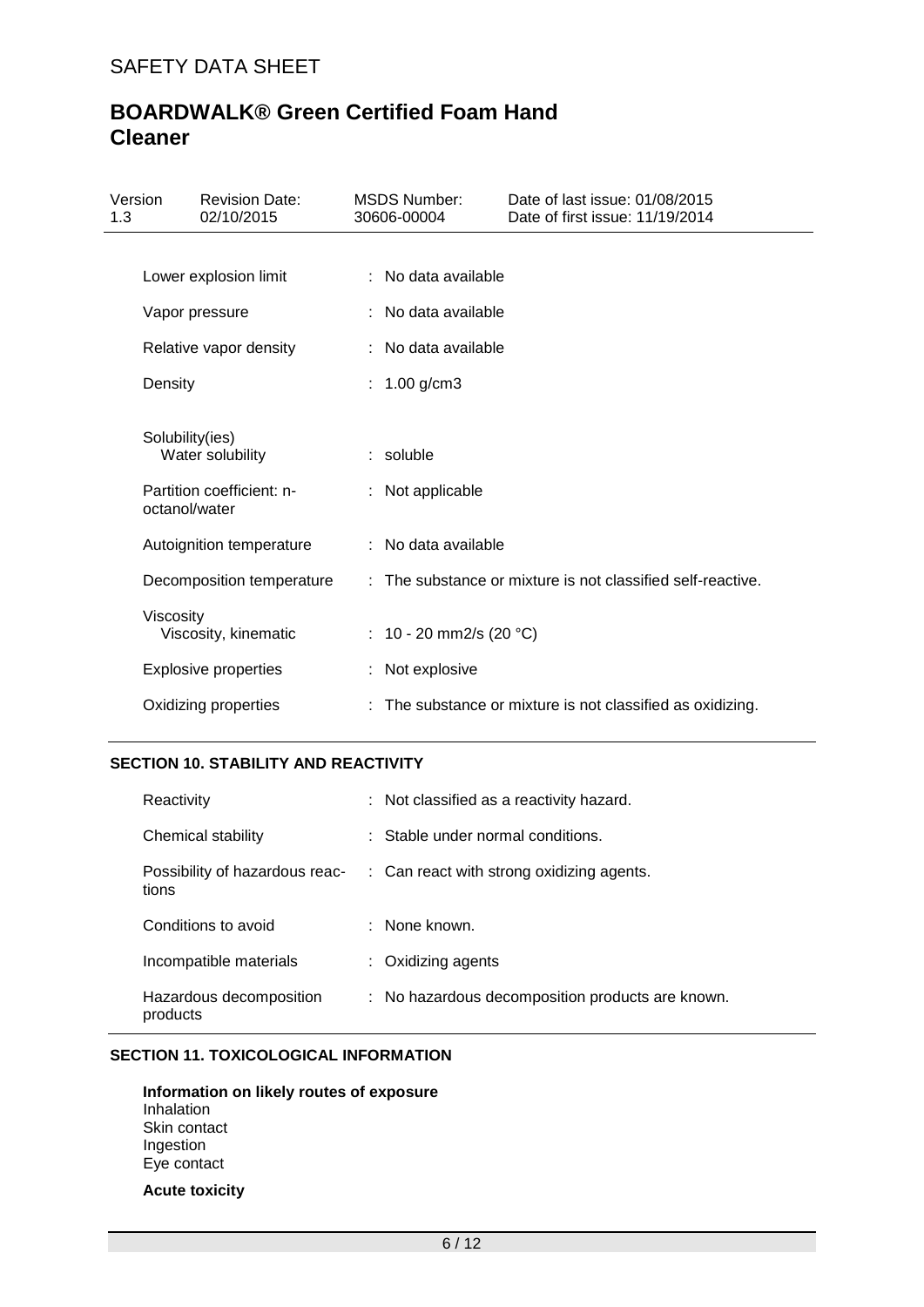| Version<br>1.3 | <b>Revision Date:</b><br>02/10/2015                    | MSDS Number:<br>30606-00004               | Date of last issue: 01/08/2015<br>Date of first issue: 11/19/2014                                                                            |
|----------------|--------------------------------------------------------|-------------------------------------------|----------------------------------------------------------------------------------------------------------------------------------------------|
|                | Not classified based on available information.         |                                           |                                                                                                                                              |
|                | <u> Ingredients:</u>                                   |                                           |                                                                                                                                              |
|                | Alcohols, C10-16, ethoxylated, sulfates, sodium salts: |                                           |                                                                                                                                              |
|                | Acute oral toxicity                                    | : LD50 (Rat): $> 2,000$ mg/kg<br>toxicity | Assessment: The substance or mixture has no acute oral                                                                                       |
|                | Cocoamidopropyl betaine:                               |                                           |                                                                                                                                              |
|                | Acute oral toxicity                                    | : LD50: $> 5,000$ mg/kg                   | Method: OECD Test Guideline 401<br>Remarks: Based on data from similar materials                                                             |
|                | Acute dermal toxicity                                  | : LD50 (Rat): $>$ 2,000 mg/kg<br>toxicity | Method: OECD Test Guideline 402<br>Assessment: The substance or mixture has no acute dermal<br>Remarks: Based on data from similar materials |

#### **Skin corrosion/irritation**

Not classified based on available information.

#### **Product:**

Result: No skin irritation

#### **Ingredients:**

**Alcohols, C10-16, ethoxylated, sulfates, sodium salts:** Result: Skin irritation

#### **Serious eye damage/eye irritation**

Causes serious eye irritation.

### **Product:**

Result: Irritation to eyes, reversing within 21 days

#### **Ingredients:**

**Alcohols, C10-16, ethoxylated, sulfates, sodium salts:** Result: Irreversible effects on the eye

### **Cocoamidopropyl betaine:**

Species: Rabbit Result: Irreversible effects on the eye Method: OECD Test Guideline 405 Remarks: Based on data from similar materials

#### **Respiratory or skin sensitization**

Skin sensitization: Not classified based on available information. Respiratory sensitization: Not classified based on available information.

## **Product:**

Assessment: Does not cause skin sensitization.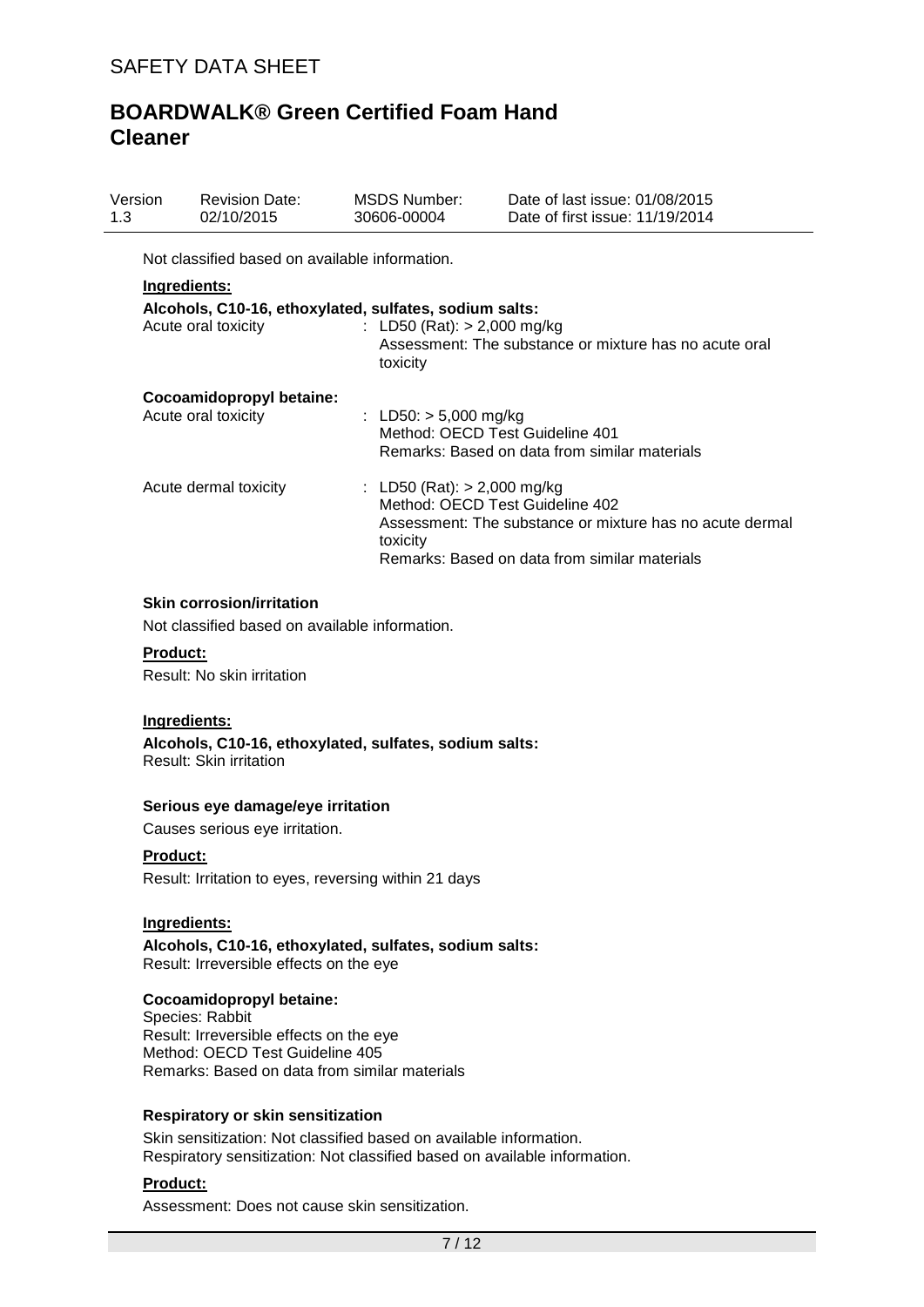| Version | <b>Revision Date:</b> | <b>MSDS Number:</b> | Date of last is  |
|---------|-----------------------|---------------------|------------------|
| 1.3     | 02/10/2015            | 30606-00004         | Date of first is |

ssue: 01/08/2015 ssue: 11/19/2014

## **Ingredients:**

**Cocoamidopropyl betaine:** Test Type: Maximization Test (GPMT) Routes of exposure: Skin contact Species: Guinea pig Result: negative Remarks: Based on data from similar materials

#### **Germ cell mutagenicity**

Not classified based on available information.

| Ingredients:                                   |                                                                                                                                                                                                          |  |
|------------------------------------------------|----------------------------------------------------------------------------------------------------------------------------------------------------------------------------------------------------------|--|
| Cocoamidopropyl betaine:                       |                                                                                                                                                                                                          |  |
| Genotoxicity in vitro                          | : Test Type: Bacterial reverse mutation assay (AMES)<br>Method: OECD Test Guideline 471<br>Result: negative<br>Remarks: Based on data from similar materials                                             |  |
| Genotoxicity in vivo                           | Test Type: Mammalian erythrocyte micronucleus test (in vivo<br>cytogenetic assay)<br>Species: Mouse<br>Application Route: Ingestion<br>Result: negative<br>Remarks: Based on data from similar materials |  |
| Carcinogenicity                                |                                                                                                                                                                                                          |  |
| Not classified based on available information. |                                                                                                                                                                                                          |  |
| <b>IARC</b>                                    | No ingredient of this product present at levels greater than or<br>equal to 0.1% is identified as probable, possible or confirmed<br>human carcinogen by IARC.                                           |  |
| <b>OSHA</b>                                    | No ingredient of this product present at levels greater than or<br>equal to 0.1% is identified as a carcinogen or potential carcino-<br>gen by OSHA.                                                     |  |
| <b>NTP</b>                                     | No ingredient of this product present at levels greater than or<br>equal to 0.1% is identified as a known or anticipated carcinogen<br>by NTP.                                                           |  |
| <b>Reproductive toxicity</b>                   |                                                                                                                                                                                                          |  |
| Not classified based on available information. |                                                                                                                                                                                                          |  |
| Ingredients:                                   |                                                                                                                                                                                                          |  |
| Cocoamidopropyl betaine:                       |                                                                                                                                                                                                          |  |
| Effects on fetal development                   | : Test Type: Embryo-fetal development<br>Species: Rat<br>Application Route: Ingestion<br>Method: OECD Test Guideline 414<br>Result: negative<br>Remarks: Based on data from similar materials            |  |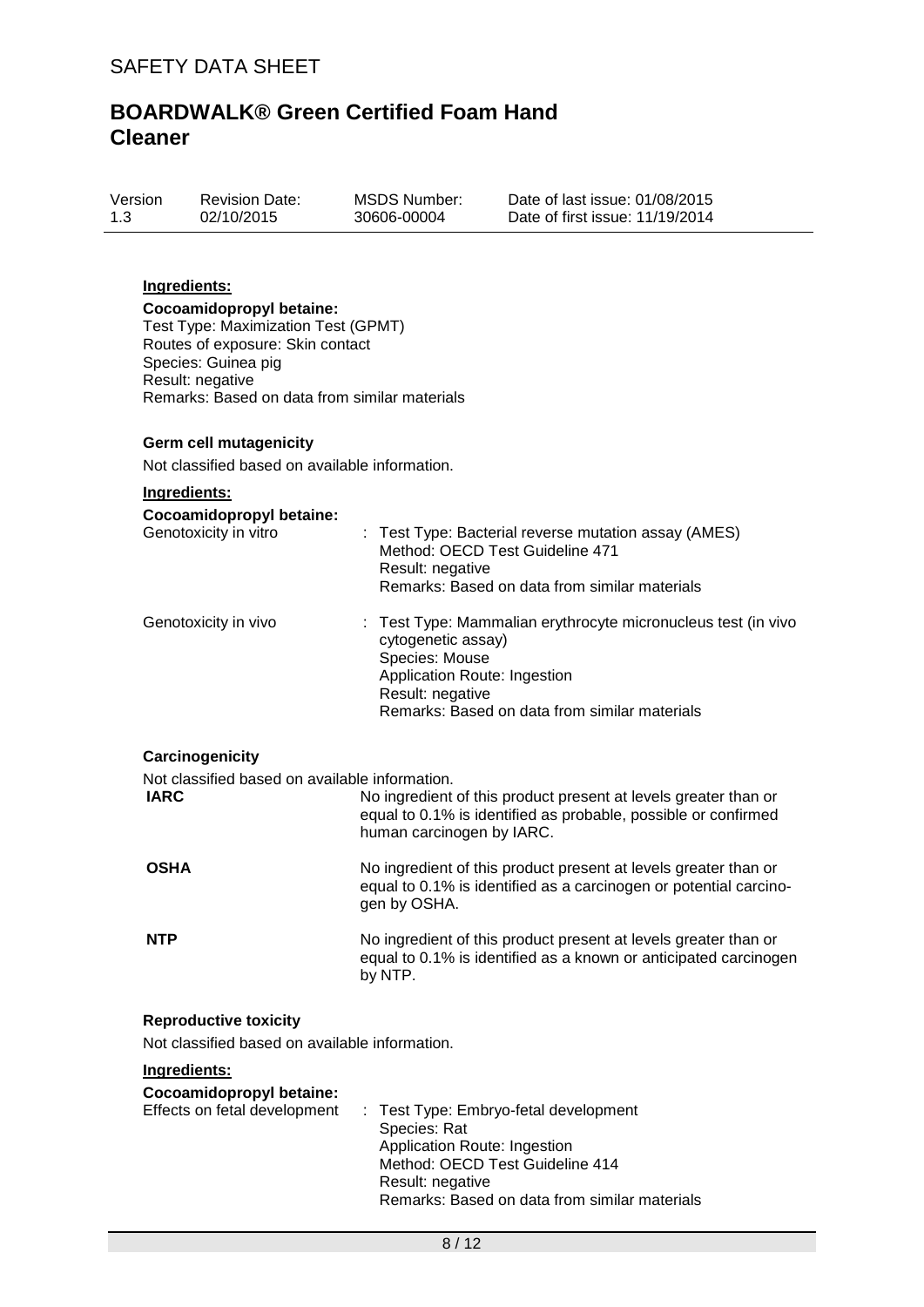| Version | <b>Revision Date:</b> | MSDS Number: | Date of last issue: 01/08/2015  |
|---------|-----------------------|--------------|---------------------------------|
| 1.3     | 02/10/2015            | 30606-00004  | Date of first issue: 11/19/2014 |

#### **STOT-single exposure**

Not classified based on available information.

### **STOT-repeated exposure**

Not classified based on available information.

### **Repeated dose toxicity**

#### **Ingredients:**

**Cocoamidopropyl betaine:** Species: Rat NOAEL: 250 mg/kg Application Route: Ingestion Exposure time: 90 d Method: OECD Test Guideline 408 Remarks: Based on data from similar materials

### **Aspiration toxicity**

Not classified based on available information.

## **SECTION 12. ECOLOGICAL INFORMATION**

#### **Ecotoxicity**

### **Ingredients:**

| Cocoamidopropyl betaine:<br>Toxicity to fish | : LC50: $> 1 - 10$ mg/l<br>Exposure time: 96 h<br>Method: ISO 7346/2<br>Remarks: Based on data from similar materials |
|----------------------------------------------|-----------------------------------------------------------------------------------------------------------------------|
| Toxicity to bacteria                         | : EC50: $> 100$ mg/l<br>Method: OECD Test Guideline 209<br>Remarks: Based on data from similar materials              |

### **Persistence and degradability**

#### **Ingredients:**

| Alcohols, C10-16, ethoxylated, sulfates, sodium salts:<br>Biodegradability | : Result: Readily biodegradable.              |
|----------------------------------------------------------------------------|-----------------------------------------------|
|                                                                            |                                               |
| Cocoamidopropyl betaine:                                                   |                                               |
| Biodegradability                                                           | : Result: Readily biodegradable.              |
|                                                                            | Biodegradation: $> 60 \%$                     |
|                                                                            | Exposure time: 28 d                           |
|                                                                            | Method: OECD Test Guideline 301               |
|                                                                            | Remarks: Based on data from similar materials |

### **Bioaccumulative potential**

No data available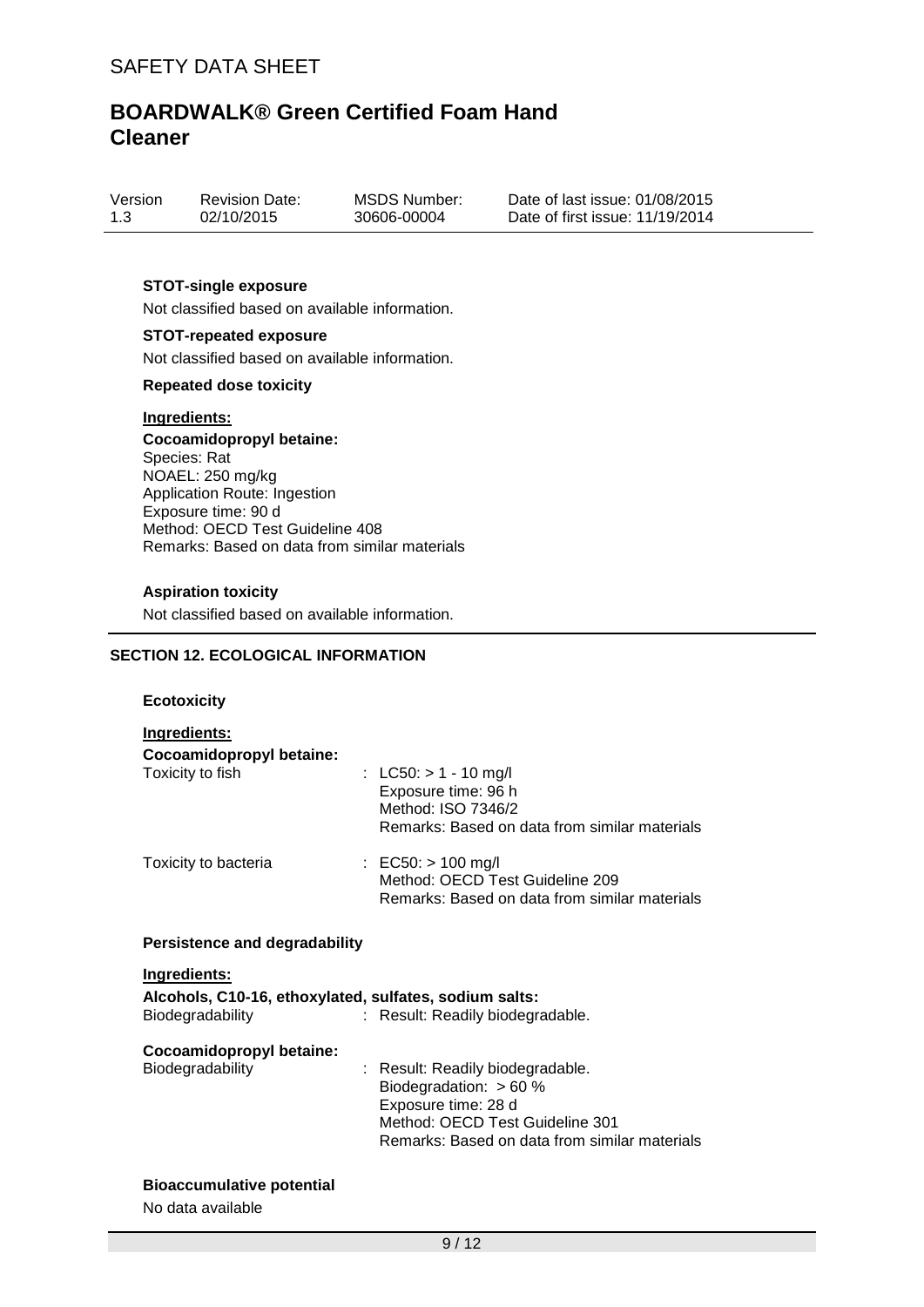| Version<br>1.3                             | <b>Revision Date:</b><br>02/10/2015          | MSDS Number:<br>30606-00004 | Date of last issue: 01/08/2015<br>Date of first issue: 11/19/2014 |  |  |
|--------------------------------------------|----------------------------------------------|-----------------------------|-------------------------------------------------------------------|--|--|
|                                            | <b>Mobility in soil</b><br>No data available |                             |                                                                   |  |  |
| Other adverse effects<br>No data available |                                              |                             |                                                                   |  |  |
|                                            | <b>SECTION 13. DISPOSAL CONSIDERATIONS</b>   |                             |                                                                   |  |  |
|                                            | <b>Disposal methods</b>                      |                             |                                                                   |  |  |

| Waste from residues    | : Dispose of in accordance with local regulations.                                                                                   |
|------------------------|--------------------------------------------------------------------------------------------------------------------------------------|
| Contaminated packaging | : Dispose of as unused product.<br>Empty containers should be taken to an approved waste<br>handling site for recycling or disposal. |

### **SECTION 14. TRANSPORT INFORMATION**

#### **International Regulation**

**UNRTDG** Not regulated as a dangerous good

**IATA-DGR** Not regulated as a dangerous good

## **IMDG-Code**

Not regulated as a dangerous good

**Transport in bulk according to Annex II of MARPOL 73/78 and the IBC Code** Not applicable for product as supplied.

#### **Domestic regulation**

**49 CFR** Not regulated as a dangerous good

#### **SECTION 15. REGULATORY INFORMATION**

### **EPCRA - Emergency Planning and Community Right-to-Know**

#### **CERCLA Reportable Quantity**

This material does not contain any components with a CERCLA RQ.

#### **SARA 304 Extremely Hazardous Substances Reportable Quantity**

This material does not contain any components with a section 304 EHS RQ.

| SARA 311/312 Hazards | : Acute Health Hazard                                                                                        |
|----------------------|--------------------------------------------------------------------------------------------------------------|
| <b>SARA 302</b>      | : No chemicals in this material are subject to the reporting<br>requirements of SARA Title III, Section 302. |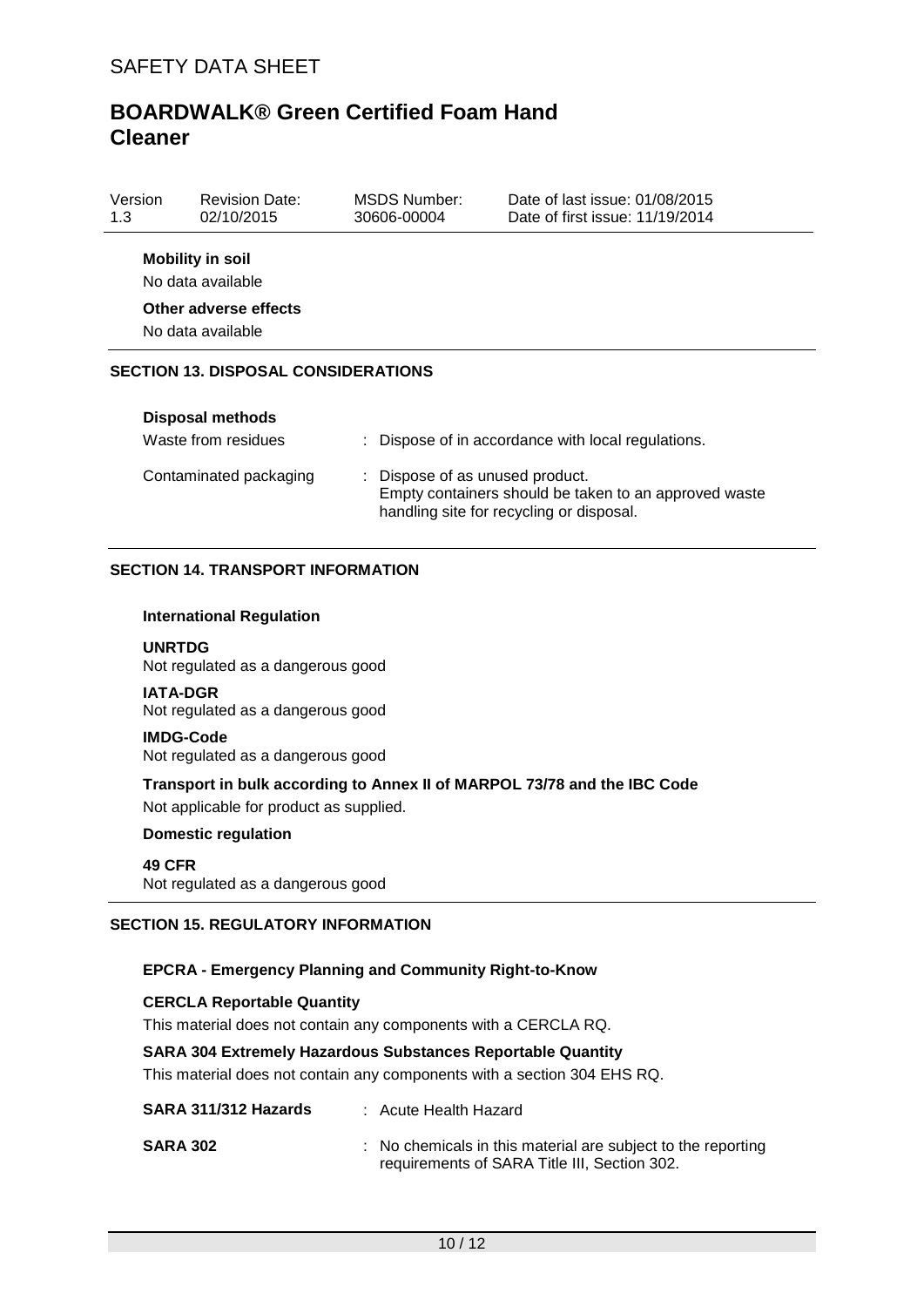| Version<br>1.3            | <b>Revision Date:</b><br>02/10/2015 | <b>MSDS Number:</b><br>30606-00004       | Date of last issue: 01/08/2015<br>Date of first issue: 11/19/2014                                                                                                                         |              |  |  |
|---------------------------|-------------------------------------|------------------------------------------|-------------------------------------------------------------------------------------------------------------------------------------------------------------------------------------------|--------------|--|--|
| <b>SARA 313</b>           |                                     |                                          | : This material does not contain any chemical components with<br>known CAS numbers that exceed the threshold (De Minimis)<br>reporting levels established by SARA Title III, Section 313. |              |  |  |
|                           | <b>US State Regulations</b>         |                                          |                                                                                                                                                                                           |              |  |  |
|                           | Pennsylvania Right To Know<br>Water |                                          | 7732-18-5                                                                                                                                                                                 | $90 - 100 %$ |  |  |
|                           | <b>New Jersey Right To Know</b>     |                                          |                                                                                                                                                                                           |              |  |  |
|                           | Water                               |                                          | 7732-18-5                                                                                                                                                                                 | $90 - 100 %$ |  |  |
|                           | sodium salts                        | Alcohols, C10-16, ethoxylated, sulfates, | 68585-34-2                                                                                                                                                                                | $1 - 5 \%$   |  |  |
|                           | Cocoamidopropyl betaine             | 61789-40-0                               | $1 - 5%$                                                                                                                                                                                  |              |  |  |
| <b>California Prop 65</b> |                                     |                                          | This product does not contain any chemicals known to the<br>State of California to cause cancer, birth, or any other<br>reproductive defects.                                             |              |  |  |
|                           |                                     |                                          |                                                                                                                                                                                           |              |  |  |

**The ingredients of this product are reported in the following inventories:**

AICS : All ingredients listed or exempt.

#### **Inventories**

AICS (Australia), DSL (Canada), IECSC (China), REACH (European Union), ENCS (Japan), ISHL (Japan), KECI (Korea), NZIoC (New Zealand), PICCS (Philippines), NECSI (Taiwan), TSCA (USA)

## **SECTION 16. OTHER INFORMATION**

#### **Further information**



Sources of key data used to compile the Material Safety Data Sheet

: Internal technical data, data from raw material SDSs, OECD eChem Portal search results and European Chemicals Agency, http://echa.europa.eu/